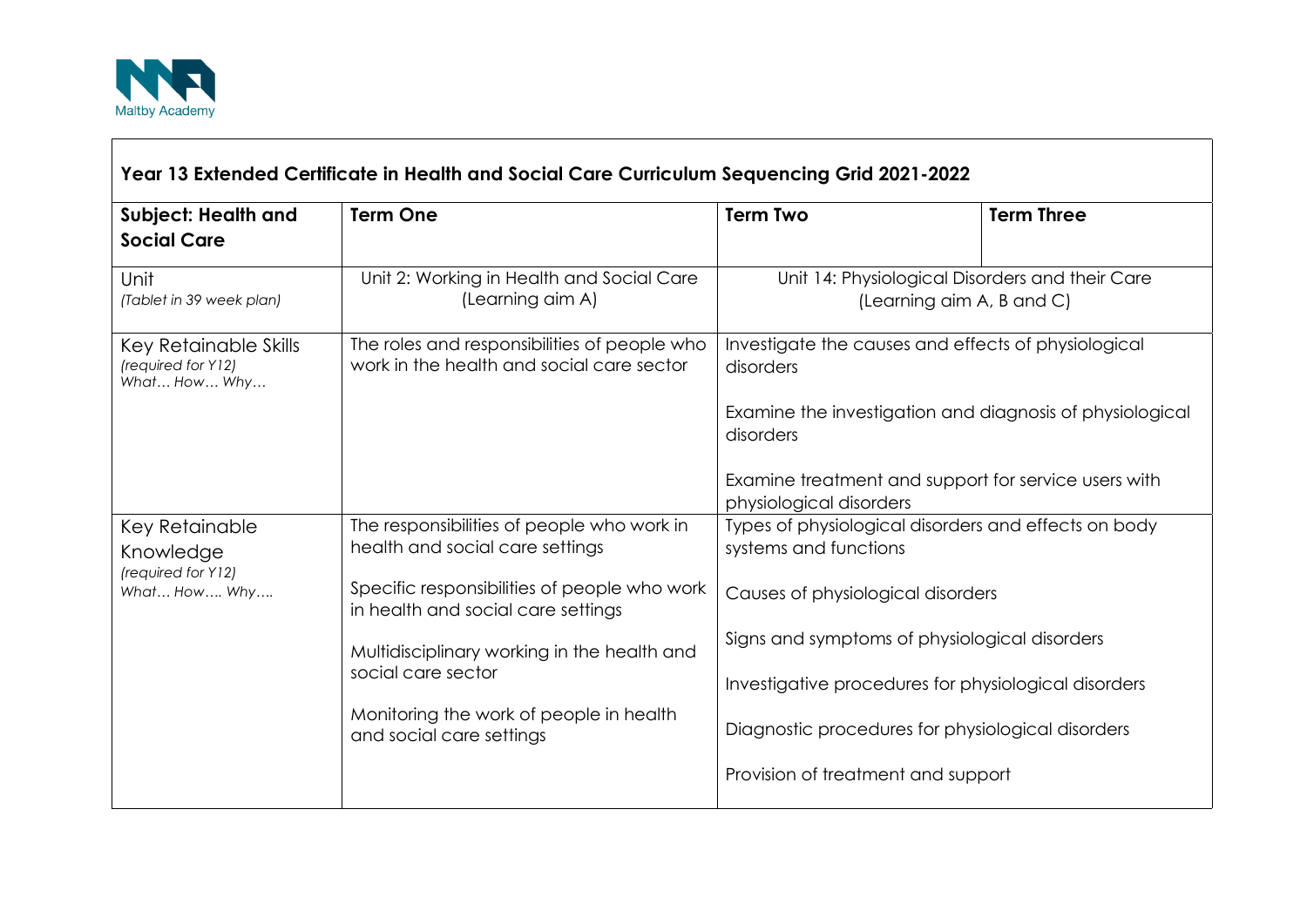

|                                                                                            |                                                                                                                                                                                                                                        | Types of carers and care settings                                                                                                                                                                                                                                                                                                                                                                                                               |
|--------------------------------------------------------------------------------------------|----------------------------------------------------------------------------------------------------------------------------------------------------------------------------------------------------------------------------------------|-------------------------------------------------------------------------------------------------------------------------------------------------------------------------------------------------------------------------------------------------------------------------------------------------------------------------------------------------------------------------------------------------------------------------------------------------|
| Key Technical<br>Vocabulary<br>To be modelled and<br>deliberately practiced in<br>context. | Responsibilities of workers<br>Care values<br>Anti-discriminatory practice<br>Empowerment<br>Safety<br>Information management and<br>communication<br>Accountability<br>Multidisciplinary working<br>Professional bodies<br>Monitoring | Endocrine system disorders<br>Nervous system disorders<br>Musculo-skeletal system disorders<br>Respiratory system disorders<br>Circulatory system disorders<br>Cancer<br>Inherited trait<br>Lifestyle choices<br>Diet<br>Environment<br>Signs<br>Symptoms<br>Investigations<br>Diagnostic procedures<br>Medication<br>Surgery<br>Rehabilitation programmes<br>Complementary therapies<br>Advice on lifestyle changes<br>Carers<br>Care settings |
| Opportunities for<br>reading                                                               | Individual rights document<br>Mind.org.uk - advocacy support guide<br>Case studies<br>Lone worker policy<br>NHS managing conflict document<br>Risk assessment document<br>News articles on safeguarding                                |                                                                                                                                                                                                                                                                                                                                                                                                                                                 |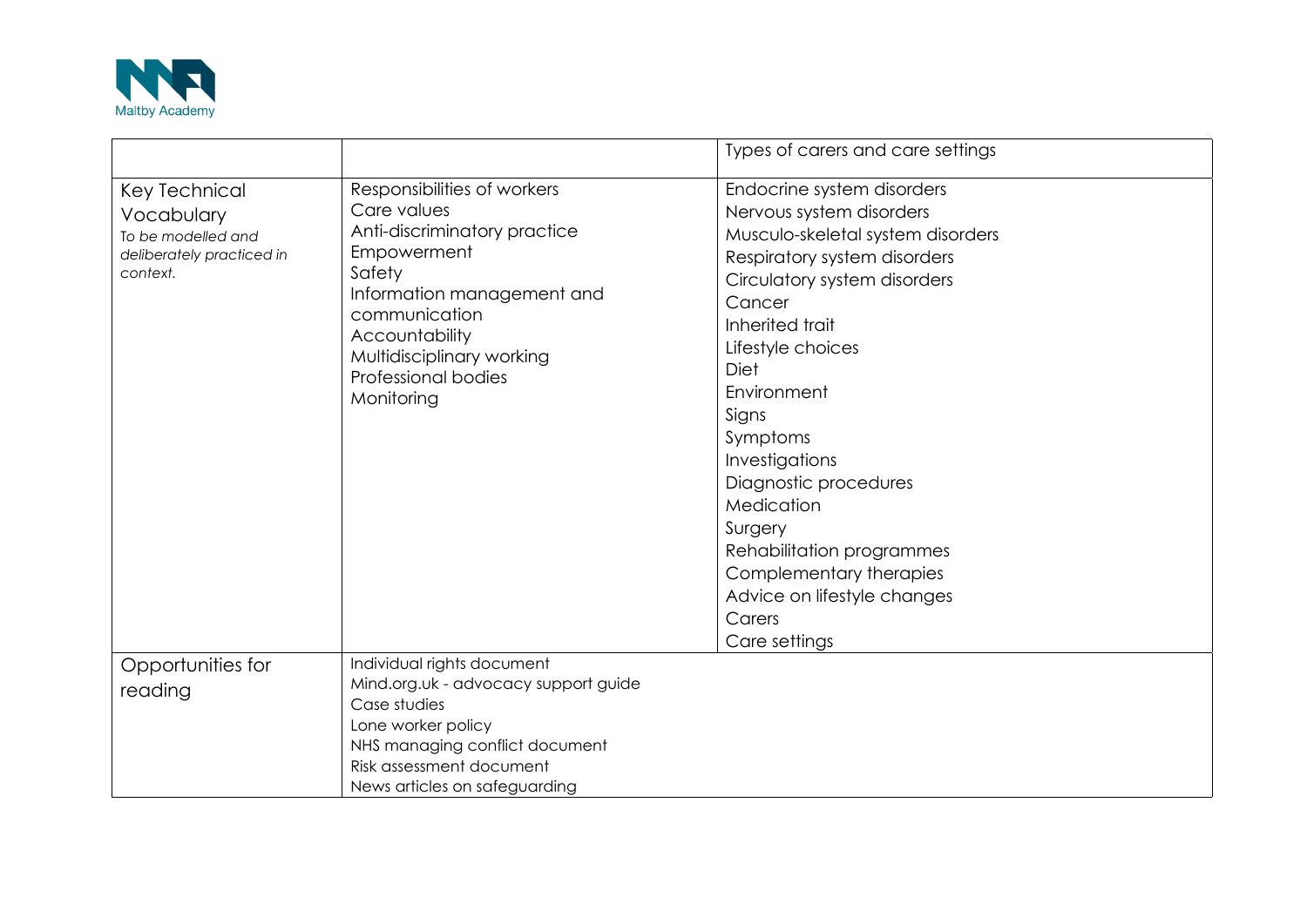

|                                                                                                  | COSHH regulations - hazardous waste disposal<br>HSE.gov.uk - RIDDOR document<br>Data Protection Act (1998)<br><b>GDPR</b> information<br><b>General Medical Council information</b><br>Nursing and Midwifery Council information<br>Health and Care Professions Council information<br>Baby 'P' / Victoria Climbe cases |                                                                                                                                                                                                                                                                                                                                                                                                                                                 |  |  |
|--------------------------------------------------------------------------------------------------|-------------------------------------------------------------------------------------------------------------------------------------------------------------------------------------------------------------------------------------------------------------------------------------------------------------------------|-------------------------------------------------------------------------------------------------------------------------------------------------------------------------------------------------------------------------------------------------------------------------------------------------------------------------------------------------------------------------------------------------------------------------------------------------|--|--|
|                                                                                                  | OFSTED / CQC information                                                                                                                                                                                                                                                                                                |                                                                                                                                                                                                                                                                                                                                                                                                                                                 |  |  |
| <b>Developing Cultural</b><br>Capital<br>Essential knowledge and skills<br>of educated citizens. | Applying the essential skills and knowledge to case studies and authentic contexts.<br>Understanding how care values are maintained and fostering these / understanding the impact of the<br>failure of this                                                                                                            |                                                                                                                                                                                                                                                                                                                                                                                                                                                 |  |  |
| <b>Authentic Connections</b>                                                                     | Science/PE - COSHH, system disorders, lifestyle choices                                                                                                                                                                                                                                                                 |                                                                                                                                                                                                                                                                                                                                                                                                                                                 |  |  |
| - Cross Curricular Links                                                                         | <b>Psychology/Sociology</b> -discrimination<br>$IT$ – Confidentiality                                                                                                                                                                                                                                                   |                                                                                                                                                                                                                                                                                                                                                                                                                                                 |  |  |
| Key Assessment                                                                                   | Assessments scheduled following each<br>topic completed. Each assessment<br>includes assessment on the previous topic<br>completed to hone long-term memory.<br>Each assessment is standardised with<br>another member of staff in department.                                                                          | Once the assignment is completed by the student, it is<br>then marked by the teacher. A percentage of this<br>marking is then internally verified by another KS5 Health<br>and Social Care teacher to ensure that assessment is<br>accurate. Students have 15 working days to then<br>resubmit their assignment to a higher standard. This is then<br>again, marked by the teacher and internally verified to<br>ensure accuracy of assessment. |  |  |